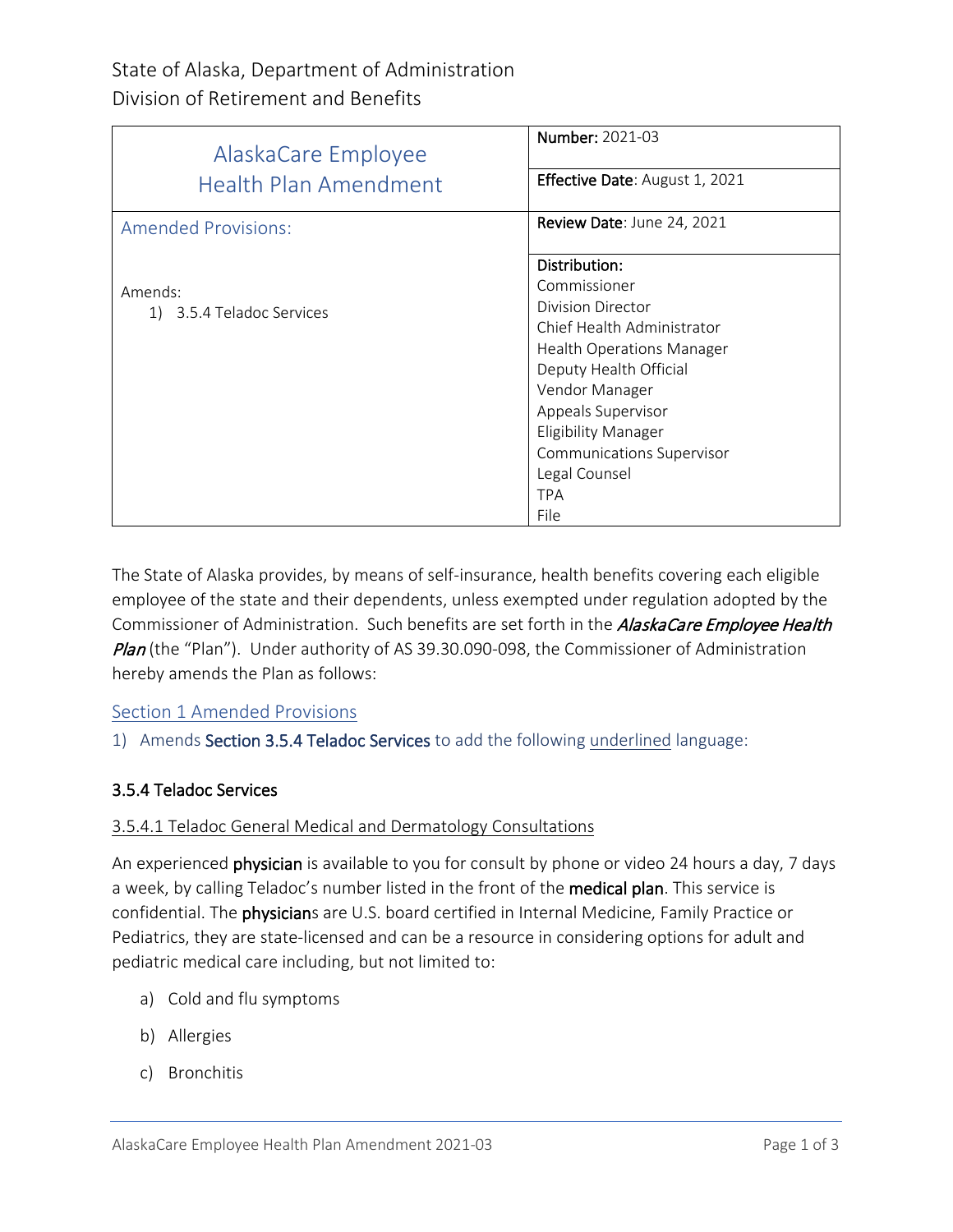State of Alaska, Department of Administration Division of Retirement and Benefits

- d) Pink Eye
- e) Skin problems
- f) Respiratory infections
- g) Sore throat
- h) Sinus problems
- i) Dermatology
- j) Caregiving.

The **physicians** can prescribe short-term medication for a wide range of conditions when medically appropriate. Teladoc physicians do not prescribe substances controlled by the DEA, non-therapeutic and/or certain other drugs which may be harmful because of their potential abuse.

The deductible is waived for services obtained from a Teladoc physician for general medical consultations and dermatology consultations. General medical and dermatology consultations are not subject to a deductible, coinsurance, or copay. The plan covers 100%.

#### 3.5.4.2 Teladoc Behavioral Health Consultations

Behavioral health professionals are available to eligible members to help with depression, anxiety, stress, panic disorder, ADHD, schizophrenia, work-related issues, personal issues, and more. You can schedule a video visit with a board-certified psychiatrist, licensed psychologist, social worker, or family/marriage therapist 7 days a week, 7 a.m. to 9 p.m. by calling Teladoc's number listed in the front of the medical plan. You can choose to meet with a new provider whenever you need services, or you can establish an ongoing relationship with the provider that works best for you. This service is confidential.

Members age 18 and over are eligible to access all Teladoc behavioral health services. Members age 13-17 are eligible to access all Teladoc behavioral health services except psychiatric services or mental health medication management.

Teladoc behavioral health consultations are not subject to a deductible, coinsurance, or copay. The plan covers 100%.

# 3.5.4.3 Teladoc Caregiver Consultations

If you are a caregiver for another person not covered under the Plan, such as a parent, and have legal documents authorizing you to act on their behalf, you can speak to Teladoc physician about their general medical care as long as they are also present. If you do not have legal documents, Teladoc can obtain their authorization during the registration process. The cost for general